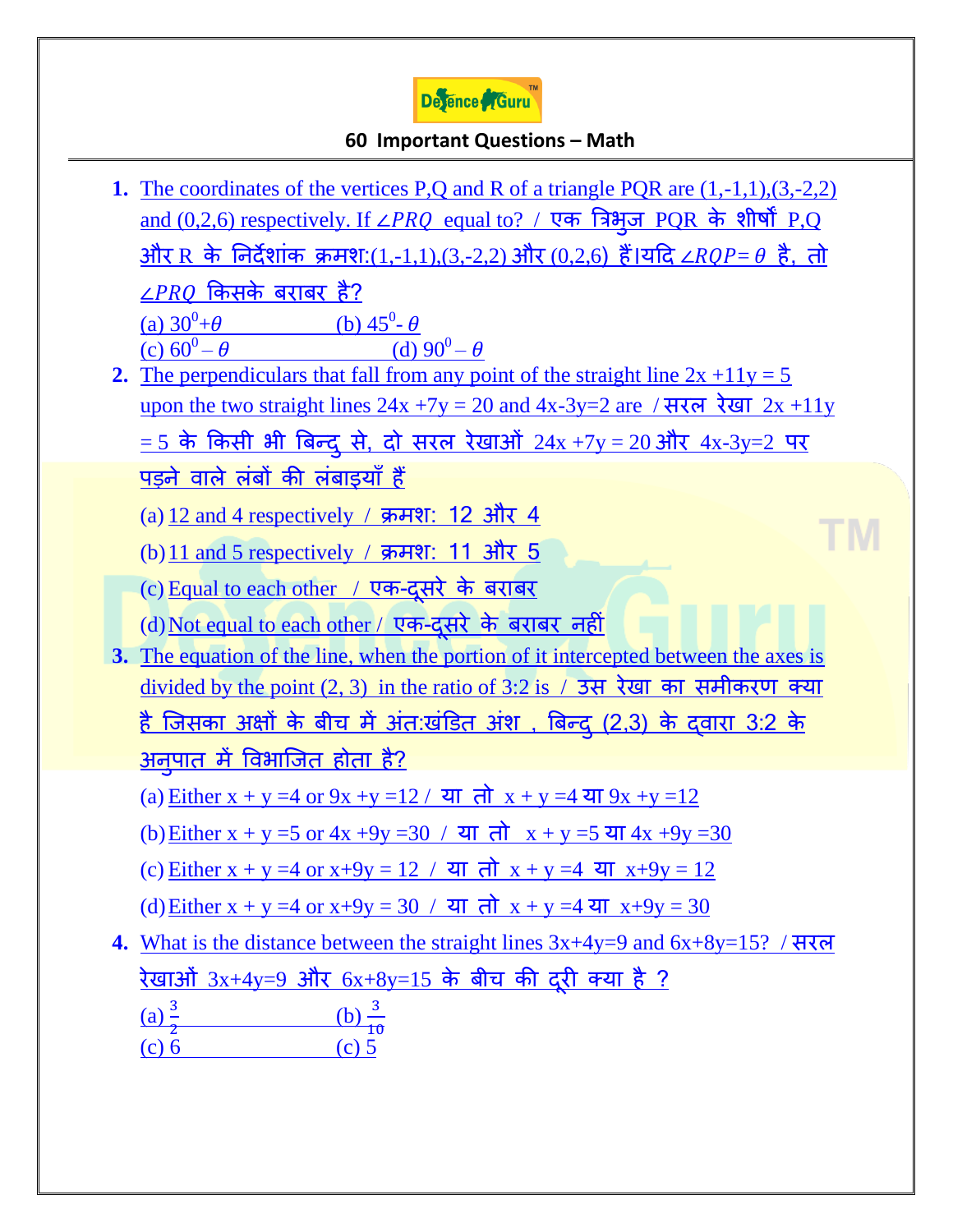**5.** [What is the equation to the sphere whose centre is at \(-2, 3, 4\) and radius is 6](https://www.defenceguru.co.in/)   $units?$  / उस गोले का समीकरण क्या है जिसका केन्द (-2,3,4) पर है और

<u>त्रिज्या 6 यूनिट है ?</u> (a)  $x^2+y^2+z^2+4x-6y-8z=7$ (b)  $x^2+y^2+z^2+6x-4y-8z=7$ (c)  $x^2+y^2+z^2+4x-6y-8z=4$ (d)  $x^2+y^2+z^2+4x+6y+8z=4$ 

**6.** If  $\vec{a}$  and  $\vec{b}$  are vectors such that  $|\vec{a}| = 2$ ,  $|\vec{b}| = 7$  and  $\vec{a} \times \vec{b} = 3\hat{i} + 2\hat{j} + 6\hat{k}$ . [then what is the acute angle between](https://www.defenceguru.co.in/)  $\vec{a}$  and  $\vec{b}$  ? / यदि  $\vec{a}$  और  $\vec{b}$  ऐसे सदिश हैं कि  $|\vec{a}| = 2$ ,  $|\vec{b}| = 7$  और  $\vec{a} \times \vec{b} = 3\hat{i} + 2\hat{j} + 6\hat{k}$  है, तो  $\vec{a}$  और  $\vec{b}$  के बीच का <u>न्यूनकोण क्या है?</u> (a)  $30^0$ (b)  $45^{\circ}$ 

(c)  $60^0$  $(d)$  90<sup>0</sup>

- **7.** Let  $\vec{p}$  and  $\vec{q}$  [be the position vectors of the points P and Q respectively](https://www.defenceguru.co.in/) with [respect to origin O. The points R and S divide PQ internally and externally](https://www.defenceguru.co.in/)  respectively in the ratio 2:3. If  $\overline{OR}$  and  $\overline{OS}$  are perpendicular, then which one of <u>[the following is correct?](https://www.defenceguru.co.in/) / मान लीजिए मूल-बिन्दु 0 के सापेक्ष, बिन्दुओं P और</u> <u>Q के स्थिति सदिश क्रमश:  $\vec{p}$  और  $\vec{q}$  हैं। बिन्दु R और S, PQ को आंतरिक और </u> <u>बाह्य रूप से क्रमश: 2:3 के अनुपात में विभाजित करते हैं। यदि  $\overrightarrow{OR}$  और  $\overrightarrow{OS}$ </u> <u>परस्पर लंब हैं, तो निम्नलिखित में से कौन-सा सही है?</u> (a)  $9p^2=4q^2$ (b)  $4p^2=9q^2$ (c)  $9p=4q$  (d)  $4p=9q$
- **8.** [What is the moment about the point](https://www.defenceguru.co.in/)  $\hat{i} + 2\hat{j} \hat{k}$  of a force represented by  $3\hat{i} + \hat{k}$ <u>[acting through the point 2](https://www.defenceguru.co.in/) $\hat{i} - \hat{j} + 3\hat{k}$  ? / 3 $\hat{i} + \hat{k}$  से निरूपित बल, जो बिंदु 2 $\hat{i} - \hat{j} + \hat{k}$ </u> <u>3 $\hat{k}$  से कार्यरत है, का बिंदु  $\hat{\imath}$  +2 $\hat{\jmath}$  –  $\hat{k}$  के गिर्द आघूर्ण क्या है ? </u> (a)  $-3\hat{i} + 11\hat{j} + 9\hat{k}$  (b)  $3\hat{i} + 2\hat{j} + 9\hat{k}$ (c)  $3\hat{i} + 4\hat{j} + 9\hat{k}$  [\(d\)](https://www.defenceguru.co.in/)  $\hat{i} + \hat{j} + \hat{k}$
- **9.** If  $\vec{a}+2\vec{b}+3\vec{c}=0$  and  $\vec{a} \times \vec{b}+\vec{b} \times \vec{c}+\vec{c} \times \vec{a}=\lambda(\vec{b} \times \vec{c})$  then what is the value <u>of  $\lambda$ ? / यदि  $\vec{a}+2\vec{b}+3\vec{c}=0$  और  $\vec{a} \times \vec{b}+\vec{b} \times \vec{c}+\vec{c} \times \vec{a}=\lambda(\vec{b} \times \vec{c})$  है, तो  $\lambda$ </u> का मान क्या है?

| $(a)$ 2 | $(b)$ 3 |
|---------|---------|
| $(c)$ 4 | $(d)$ 6 |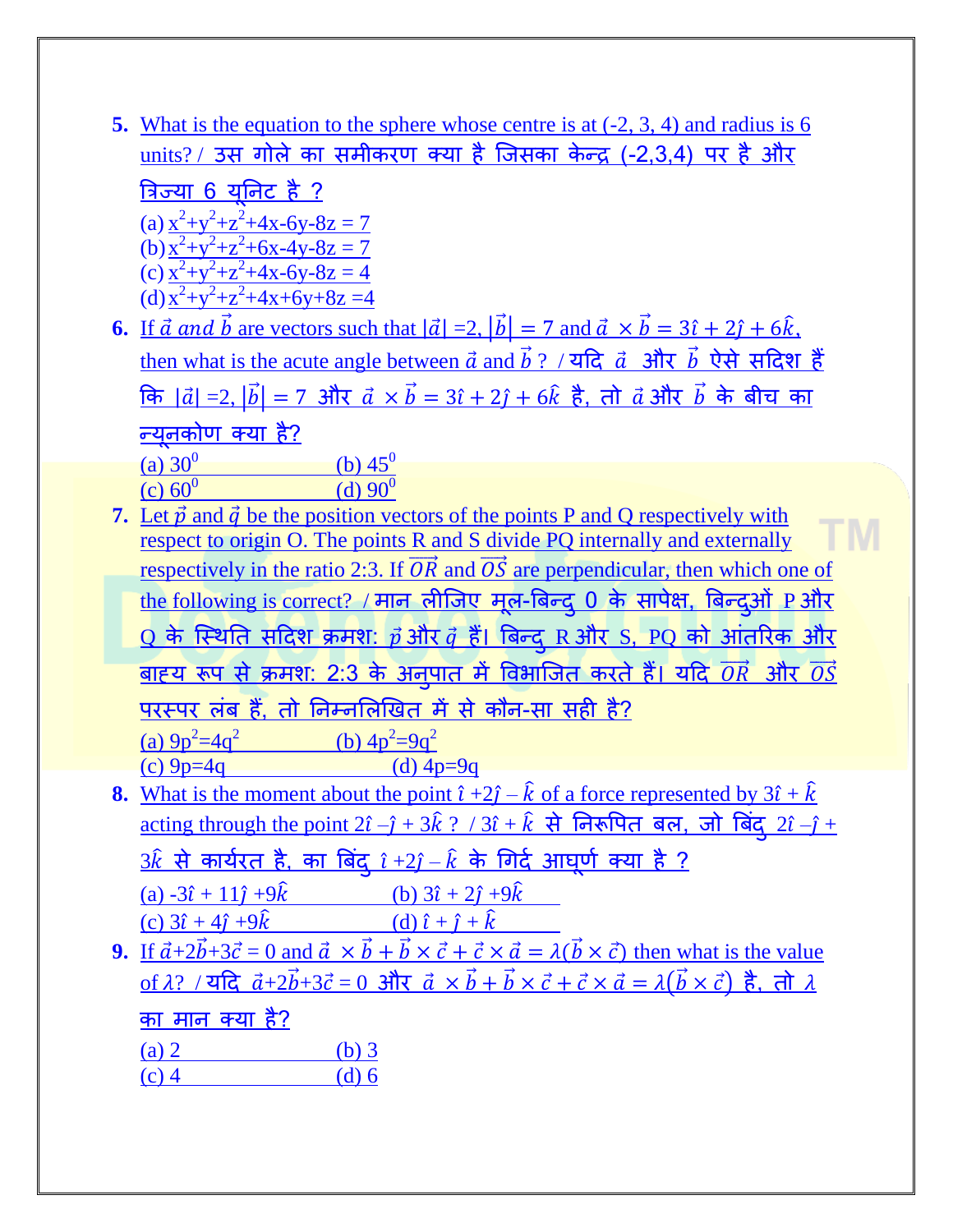| 10. If the vectors k and A are parallel to each other, then what is $kk \times A$ equal to?                                               |
|-------------------------------------------------------------------------------------------------------------------------------------------|
| <u>यदि सदिश <math>\vec{k}</math> और <math>\vec{A}</math> एक-दूसरे के समांतर है, तो <math>k\vec{k}\times\vec{A}</math> किसके बराबर है?</u> |
| (a) $k^2 \vec{A}$<br>$(b)$ <sup><math>\vec{0}</math></sup>                                                                                |
| $(c) -k^2 \vec{A}$<br>$(d)$ $\vec{A}$                                                                                                     |
| 11. Which one of the following is correct in respect of the function $f:R\rightarrow R^+$ defined                                         |
| <u>as f(x) =  x + 1 ? / फलन f:R→R<sup>+</sup> जहाँ f(x) =  x + 1   के  दवारा  परिभाषित  है,</u>                                           |
| <u>के संदर्भ में निम्नलिखित में से कौन-सा सही है?</u>                                                                                     |
| (a) $f(x)^{2} = [f(x)]^{2}$                                                                                                               |
| (b) $f( x ) =  f(x) $                                                                                                                     |
| (c) $f(x+y)=f(x)+f(y)$                                                                                                                    |
| (d) None of these / उपर्युक्त में से कोई नहीं                                                                                             |
| 12. Suppose $f: R \rightarrow R$ is defined by $f(x) = \frac{x^2}{1+x^2}$ What is the range of the function ?                             |
| <u>मान लीजिए f : R→ R f(x) = <math>\frac{x^2}{1+x^2}</math> के द्वारा परिभाषित है। इस फलन का</u>                                          |
|                                                                                                                                           |
| <u>परिसर (रेन्ज) क्या है ?</u>                                                                                                            |
| (a) $[0, 1)$<br>$-(b)$ [0, 1]                                                                                                             |
| $(d)$ $(0, 1)$<br>$(c)$ $(0, 1)$<br>13. If $f(x) =  x  +  x - 1 $ , then which one of the following is correct ? / यदि $f(x)$             |
|                                                                                                                                           |
| $\frac{1}{2} =  x  +  x - 1 $ है, तो निम्नलिखित में कौन-सा सही है ?                                                                       |
| (a) $f(x)$ is continuous at $x = 0$ and $x = 1$                                                                                           |
| (b) f(x) is continuous at $x = 0$ but not at $x = 1$<br>(c) $f(x)$ is continuous at $x = 1$ but not at $x = 0$                            |
| (d) f(x) is neither continuous at $x = 0$ nor at $x = 1$                                                                                  |
| <b>14.</b> Consider the function $f(x) = \begin{cases} x^2 \ln x  & x \neq 0 \\ 0 & x = 0 \end{cases}$                                    |
|                                                                                                                                           |
| What is $f'(0)$ equal to? / फलन $f(x) = \begin{cases} x^2 \ln x  & x \neq 0 \\ 0 & x = 0 \end{cases}$ पर विचार कीजिए                      |
| <u>f'(0) किसके बराबर है ?</u>                                                                                                             |
| $(a)$ 0                                                                                                                                   |
| $(b)$ 1                                                                                                                                   |
| $(c) -1$                                                                                                                                  |
| <u>(d) It does not exist इसका अस्तित्व नहीं है</u>                                                                                        |
| <b>15.</b> What is the area of the region bounded by the parabola $y^2 = 6(x-1)$ and $y^2 = 3x$ ?                                         |
| <u>/परवलयों <math>y^2 = 6(x-1)</math> और <math>y^2 = 3x</math> दवारा परिबद्ध का क्षेत्रफल क्या है ?</u>                                   |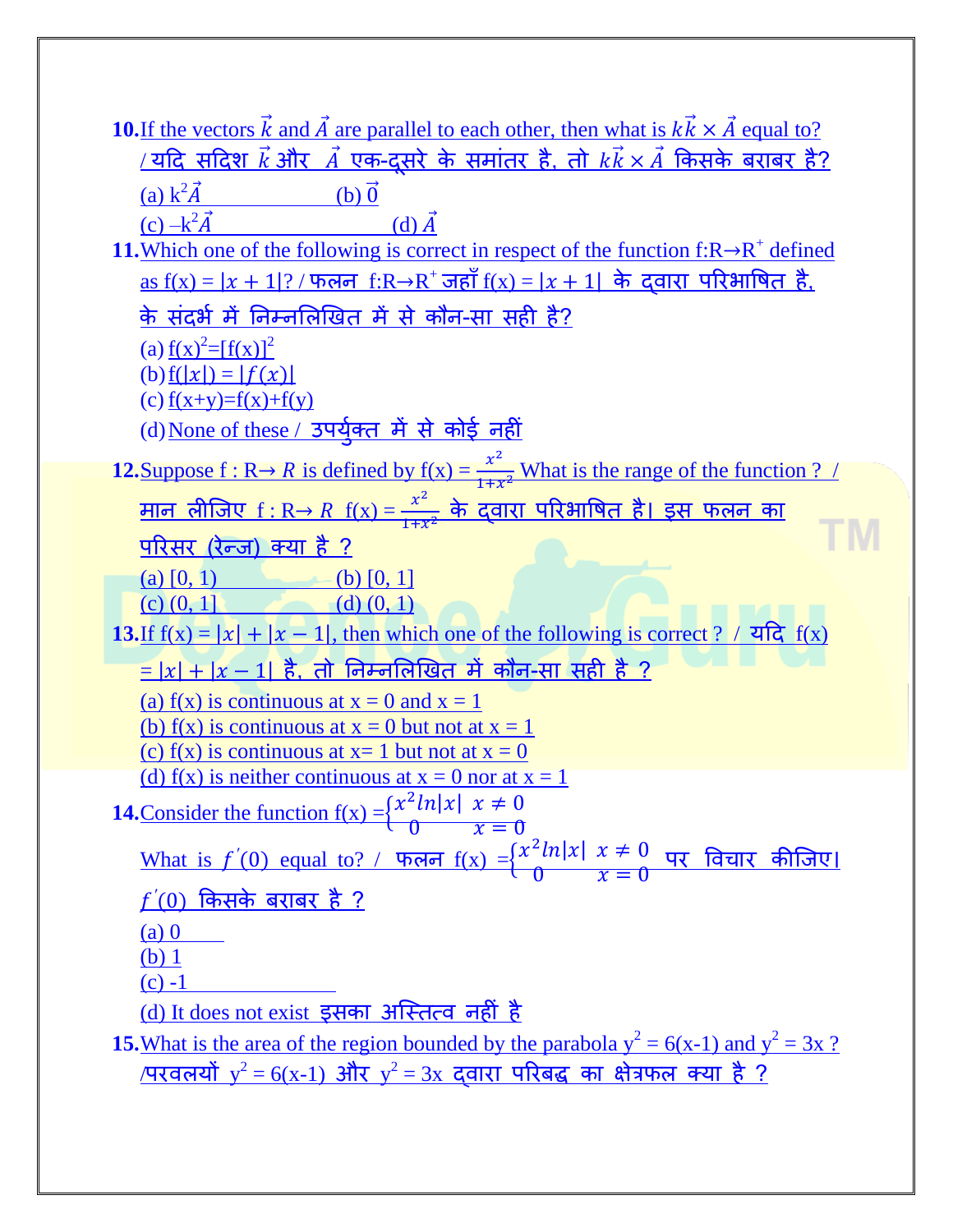(a)  $\frac{\sqrt{6}}{3}$  [\(b\)](https://www.defenceguru.co.in/)  $\frac{2\sqrt{6}}{3}$ (c)  $\frac{4\sqrt{6}}{3}$  [\(d\)](https://www.defenceguru.co.in/)  $\frac{5\sqrt{6}}{3}$ **[Consider the following information for the next three \(03\) items that](https://www.defenceguru.co.in/)**  <u>follow: / आगे आने वाले तीन (03) प्रश्नों के लिए निम्नलिखित सूचना पर</u> विचार कीजिए : [Three sides of a trapezium be the angle between a pair of adjacent sides.](https://www.defenceguru.co.in/) **16.**If the area of the trapezium is maximum possible, then what is  $\alpha$  equal to? / यदि समलंब का क्षेत्रफल संभावित अधिकतम है, तो  $\alpha$  किसके बराबर है ?  $\frac{\pi}{2}$  $\frac{(b)}{4}$  $\overline{6}$ (c)  $\frac{\pi}{3}$  [\(d\)](https://www.defenceguru.co.in/)  $\frac{2\pi}{5}$ **17.**[If the area of the trapezium is maximum, what is the length of the fourth side?](https://www.defenceguru.co.in/)  <u>/ यदि समलंब का क्षेत्रफल अधिकतम है, तो चौथी भुजा की लम्बाई क्या है ?</u> (a) 8 cm [\(b\) 9 cm](https://www.defenceguru.co.in/) ГM (c) 10 cm [\(d\) 12 cm](https://www.defenceguru.co.in/) 18. [What is the maximum area of the trapezium? /](https://www.defenceguru.co.in/) समलंब का अधिकतम क्षेत्रफल [क्म है ?](https://www.defenceguru.co.in/) (a)  $36\sqrt{3}$  cm<sup>2</sup> (b)  $30\sqrt{3}$  cm<sup>2</sup> (c)  $27\sqrt{3} \text{ cm}^2$  (d)  $24\sqrt{3} \text{ cm}^2$ **19.**What is  $\int_{0}^{\pi} e$  $\frac{\sigma^{\pi}}{2}e^{\chi}$ sinx dx equal to? /  $\int_0^{\pi}e^{\chi}$  $\frac{n}{6}$  $e^{\chi}$  $\sin$ x  $\mathrm{d}$ x किसके बराबर है ?  $\frac{e^{\pi}}{2}$  $\frac{e^{t}+1}{2}$  [\(b\)](https://www.defenceguru.co.in/)  $\frac{e^{\pi}}{2}$  $\overline{z}$ (c)  $e^{\pi} + 1$  [\(d\)](https://www.defenceguru.co.in/)  $e^{\pi}$ 4 **20.**<u>If  $f(x) = \frac{x^2}{x^2}$ </u>  $\frac{x-9}{x^2-2x-3}$ ,  $x \ne 3$  is continuous at  $x = 3$  then which one of the following <u>is correct? / यदि  $f(x) = \frac{x^2}{x^2}$ </u>  $\frac{x-9}{x^2-2x-3}$  जहाँ  $x \neq 3$  है,  $x = 3$  पर संतत है, तो निम्नलिखित में से कौन-सा सही है ? (a)  $f(3) = 0$  (b)  $f(3) = 1.5$ (c)  $f(3) = 3$  (d)  $f(3) = -1.5$ <u>21.What is ∫ γ lnxdx equal to? / ∫ γ lnxdx किसके बराबर है ?</u> (a)  $\frac{e+1}{4}$  [\(b\)](https://www.defenceguru.co.in/)  $\frac{e^2}{4}$  $\frac{1}{4}$ [\(c\)](https://www.defenceguru.co.in/)  $\frac{e-1}{4}$  (d)  $\frac{e^2}{4}$  $\frac{-1}{4}$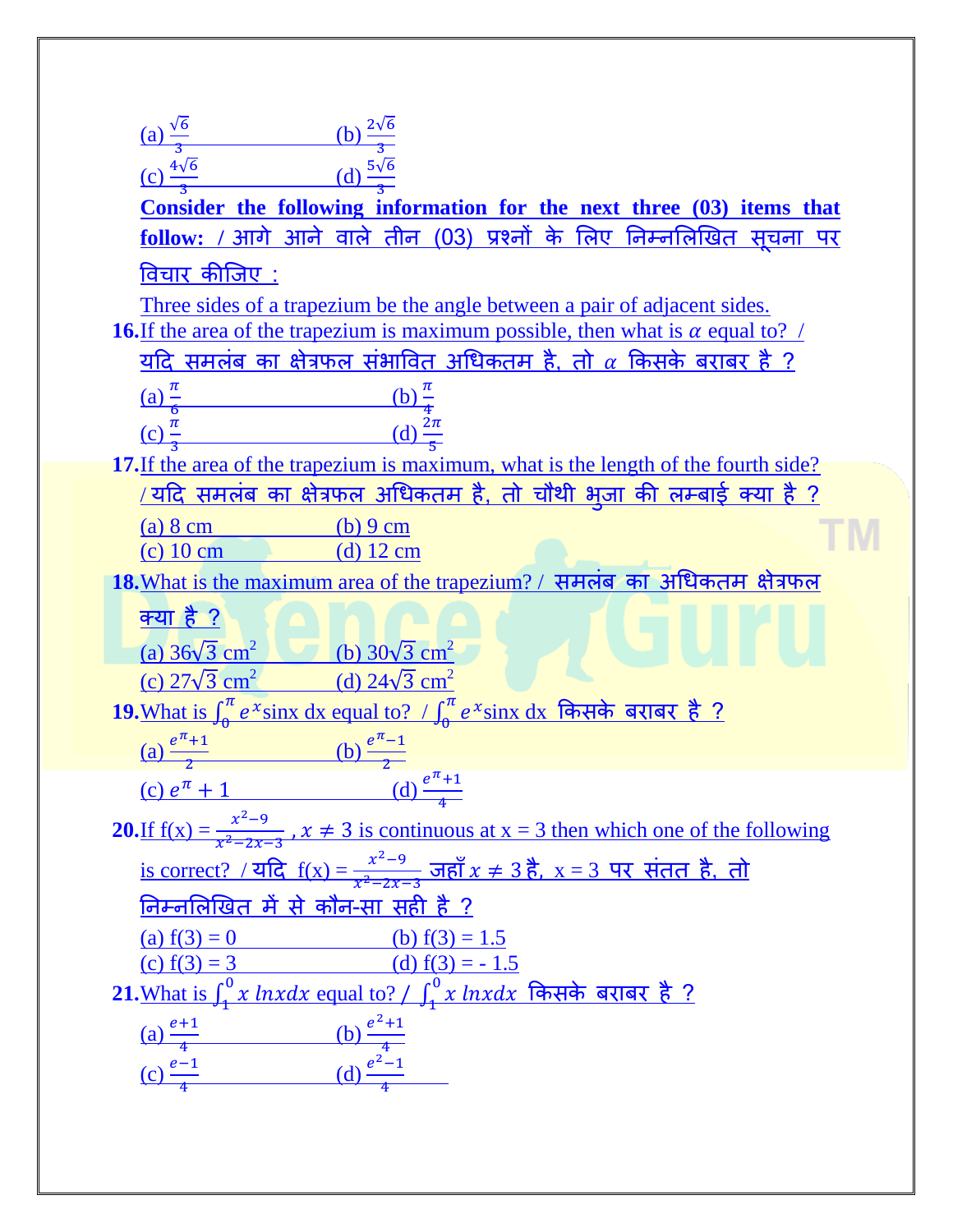| <b>22.</b> The probabilities that a student will solve Question A and Question B are 0.4                                            |
|-------------------------------------------------------------------------------------------------------------------------------------|
| and 0.5 respectively. What is the probability that he solves at least one of the                                                    |
| <u>two questions? / एक विदयार्थी दवारा प्रश्न और प्रश्न को हल कर पाने की </u>                                                       |
| <u>प्रायिकताएँ क्रमश 0.4 :और 0.5 हैं। क्या प्रायिकता है कि वह दोनों प्रश्नों में से </u>                                            |
| <u>कम-से-कम एक को हल कर लेगा?</u>                                                                                                   |
| <u>(a) 0.6</u><br>(b) $0.7$                                                                                                         |
| $(c)$ 0.8<br>(d) $0.9$                                                                                                              |
| 23. What is the maximum value of $16\sin\theta - 12\sin^2\theta$ ? / $16\sin\theta - 12\sin^2\theta$<br>का                          |
| <u>अधिकतम मान क्या है ?</u>                                                                                                         |
| (a) $\frac{3}{4}$<br><u>(b) <math>\frac{4}{7}</math></u>                                                                            |
|                                                                                                                                     |
| $(c)$ <sup>16</sup><br>$(d)$ 4                                                                                                      |
| <b>24.</b> If $f : R \to S$ defined by $f(x) = 4\sin x - 3\cos x + 1$ is onto, then what is S equal to ?                            |
| <u> ∕यदि f : R → S  ,  जहाँ  f(x) = 4sinx -3 cosx +1  ,  आच्छादक  है,  तो  S किसके</u>                                              |
| <u>बराबर है ?</u>                                                                                                                   |
| (a) $[-5,5]$<br>(b) $(-5,5)$                                                                                                        |
| (d) $[-4,6]$<br>(c) $(-4,6)$                                                                                                        |
| 25. For f to be a function, what is the domain of f, if $f(x) = \frac{1}{\sqrt{ x  - x}}$ ? $\sqrt{ x }$                            |
| <u>फलन है, तो f का प्रांत (डोमेन) क्या है यदि<math>\frac{1}{\sqrt{ \chi } - \chi}</math> है ?</u>                                   |
| $(a)$ $(-\infty, 0)$<br>(b) $(0, \infty)$                                                                                           |
| $(c)$ $(-\infty, \infty)$<br>(d) $(-\infty, 0]$                                                                                     |
| <u>26. What is the solution of differential equation <math>-ydx = 0</math> ? / अवकल समीकरण</u>                                      |
| $xdy - ydx = 0$ का हल क्या है?                                                                                                      |
| $(b) y = cx$<br>(a) $xy = c$                                                                                                        |
| (c) $x+y = c$ (d) $x-y=c$                                                                                                           |
| 27. What is the derivative of the function                                                                                          |
| $F(x) = x^{\tan x} + \ln(\sec x) - e^{\ln x}$ at $x = \frac{\pi}{4}$ ? / फलन $F(x) = x^{\tan x} + \ln(\sec x) - e^{\ln x}$ का $x =$ |
| $\frac{\pi}{4}$ पर अवकलज क्या है ?                                                                                                  |
| (a) $\frac{e}{2}$ (b) e                                                                                                             |
| (c) $2e$ (d) $4e$                                                                                                                   |
| 28. Which one of the following differential equations has periodic solution? /                                                      |
| <u>निम्नलिखित अवकल समीकरणों में से किसका आवर्ती हल है ?</u>                                                                         |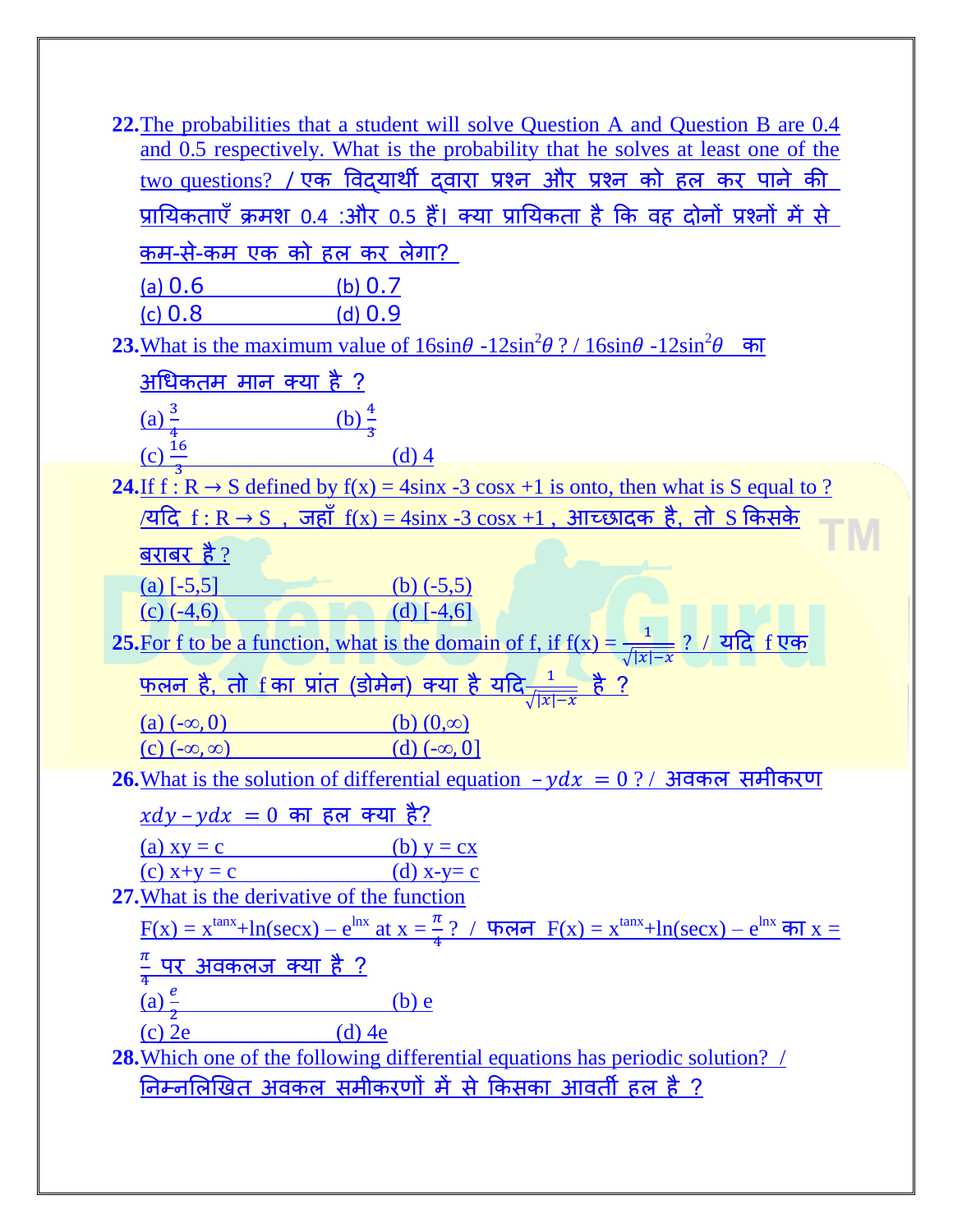| (a) $\frac{d^2x}{dt^2} + \mu x = 0$ (b) $\frac{d^2x}{dt^2} - \mu x = 0$                                                        |
|--------------------------------------------------------------------------------------------------------------------------------|
| (c) $x \frac{dx}{dt} + \mu t = 0$ (d) $\frac{dx}{dt} + \mu x t = 0$                                                            |
| 29. What is the period of the function $f(x) = ? / \sqrt{4}$ $f(x) = \sin x$ क आवर्तकाल                                        |
| <u>क्या है ?</u>                                                                                                               |
| (a) $\frac{\pi}{4}$ (b) $\frac{\pi}{2}$                                                                                        |
|                                                                                                                                |
| (c) $\pi$ (d) $2\pi$<br>30. What is $\int \frac{dx}{z^x-1}$ equal to? $\int \frac{dx}{z^x-1}$ , किसके बराबर है ?               |
| (a) $\ln(2^{x} - 1) + c$ (b) $\frac{\ln(1 - 2^{-x})}{\ln 2} + c$                                                               |
| (c) $\frac{\ln(2^{-x}-1)}{2n^2}$ + c (d) $\frac{\ln(1+2^{-x})}{\ln 2}$ + c                                                     |
| <b>31.</b> The order and degree of the differential equation $y^2 = 4a$ (x-a), where 'a' is an                                 |
| <u>arbitrary constant, are respectively. / <math>y^2 = 4a</math> (x-a), जहाँ 'a' एक स्वेच्छ अचर</u>                            |
| <u>है, के अवकल समीकरण की कोटि (ऑर्डर) और घात (डिग्री) क्रमश: हैं,</u>                                                          |
| (a) $1,2$ (b) $2,1$                                                                                                            |
| (c) 2,2 (d) 1,1                                                                                                                |
| 32. What is the value of $\int_{-\pi/4}^{\pi/4} (sin x - tan x) dx$                                                            |
| <u>? / <math>\int_{-\pi/4}^{\pi/4} (sinx - tanx) dx</math> का मान क्या है ?</u>                                                |
| (a) $-\frac{1}{\sqrt{2}} + ln(\frac{1}{\sqrt{2}})$ (b) $\frac{1}{\sqrt{2}}$                                                    |
|                                                                                                                                |
| (c) 0 (d) $\sqrt{2}$<br>33. If $\int_a^b x^3 dx = 0$ and $\int_a^b x^2 dx = \frac{2}{3}$ , then what are the values of a and b |
| <u>respectively? / यदि <math>\int_a^b x^3 dx = 0</math> and <math>\int_a^b x^2 dx = \frac{2}{3}</math> है, a और b के मान</u>   |
| <u>क्रमश: क्या हैं?</u>                                                                                                        |
| $(a) -1,1$<br>(b) $1,1$                                                                                                        |
| (d) $2,-2$<br>$(c)$ 0,0<br>34. What is $\int_{0}^{1} x(1-x)^{9} dx? / \int_{0}^{1} x(1-x)^{9} dx$ , किसके बराबर है ?           |
|                                                                                                                                |
| (a) $\frac{1}{110}$<br><u>(b) <math>\frac{1}{132}</math></u>                                                                   |
| $\frac{1}{148}$<br>$\frac{d}{240}$                                                                                             |
| 35. What is $\lim_{x\to 0} \frac{\tan x}{\sin 2x}$ equal to? / $\lim_{x\to 0} \frac{\tan x}{\sin 2x}$ किसके बराबर है?          |
| (a) $\frac{1}{2}$                                                                                                              |
| $(b)$ 1                                                                                                                        |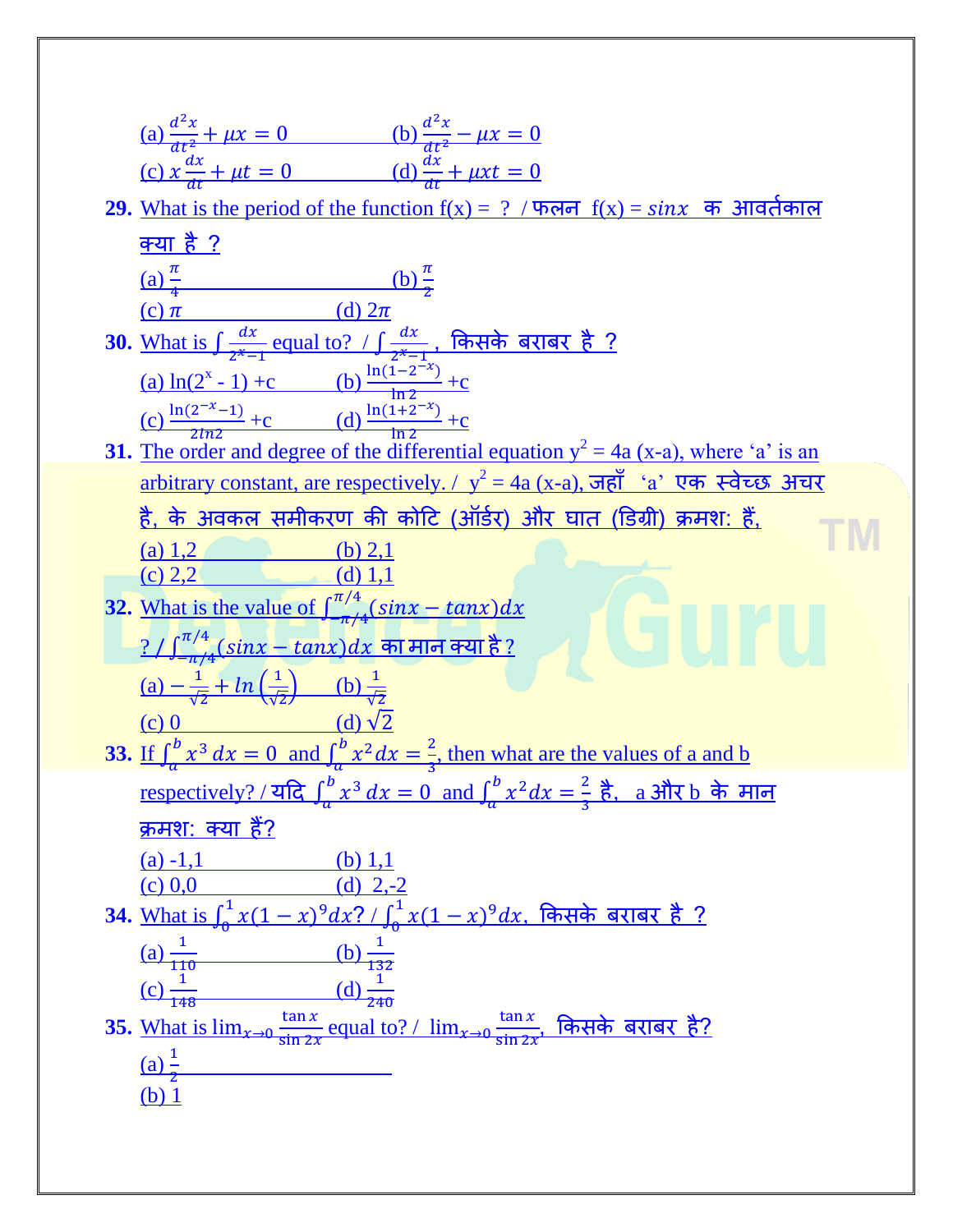| $(c)$ 2                                                                                                                                        |
|------------------------------------------------------------------------------------------------------------------------------------------------|
| <u>(d) Limit does not exist / सीमा का आस्तित्व नहीं है</u>                                                                                     |
| 36. What is $\lim_{h\to 0} \frac{\sqrt{2x+3h}-\sqrt{2x}}{2h}$ equal to? / $\lim_{h\to 0} \frac{\sqrt{2x+3h}-\sqrt{2x}}{2h}$ , किसके बराबर है ? |
| (a) $\frac{1}{2\sqrt{2}x}$ (b) $\frac{3}{\sqrt{2}x}$<br>(c) $\frac{3}{2\sqrt{2}x}$ (d) $\frac{3}{4\sqrt{2}x}$                                  |
|                                                                                                                                                |
| 37. If $f(x)$ is an even function, where $f(x) \neq 0$ , then which one of the following is                                                    |
| <u>correct? / यदि f(x) एक सम फलन है, जहाँ f(x) <math>\neq</math> 0 है, तो निम्नलिखित में </u>                                                  |
| <u>से कौन-सा सही है ?</u>                                                                                                                      |
| (a) $f'(x)$ is even function / $f'(x)$ सम फलन है                                                                                               |
| (b) $f'(x)$ is odd function / $f'(x)$ विषम फलन है                                                                                              |
| (c) $f'(x)$ may be an even or odd function depending on the type of function /                                                                 |
| $f'(x)$ सम या विषम फलन हो सकता है, जो फलन के प्रकार पर निर्भर                                                                                  |
| करता है                                                                                                                                        |
| (d) $f'(x)$ is a constant function / $f'(x)$ एक अचर फलन है                                                                                     |
| 38. If $y = e^{x^2} \sin 2x$ , then what is $\frac{dy}{dx}$ at $x = \pi$ equal to? $\pi$ and $y = e^{x^2} \sin 2x$ , $\pi \frac{dy}{dx}$       |
| <u>का x =<math>\pi</math> पर मान , किसके बराबर है?</u>                                                                                         |
| (a) $(1+\pi) e^{\pi^2}$ (b) $2\pi e^{\pi^2}$<br>(c) $2e^{\pi^2}$ (d) $e^{\pi^2}$                                                               |
|                                                                                                                                                |
| 39. What is the solution of $(1+2x)dy-(1-2y)dx = 0$ ? $(1+2x)dy-(1-2y)dx = 0$ , का                                                             |
| <u>हल क्या है ?</u>                                                                                                                            |
| (a) $x-y-2xy=c$<br>(b) $y-x-2xy=c$                                                                                                             |
| (d) $x+y+2xy=c$<br>(c) $y+x-2xy=c$                                                                                                             |
| 40. What are the order and degree, respectively, of the differential equation                                                                  |
| <u>: १ / अवकल समीकरण <math>\left(\frac{d^3y}{dx^3}\right)^2</math></u><br>$= v^4 + \left(\frac{dy}{dx}\right)^5$<br>की कोटि                    |
| <u>(डिग्री) क्रमश: क्या हैं?</u><br>(ऑर्डर) और घात                                                                                             |
| $(a)$ 4, 5<br>(b) $2, 3$                                                                                                                       |
| $(c)$ 3, 2<br>(d) 5, 4                                                                                                                         |
| 41. In a Binomial distribution, the mean is three times its variance. What is the                                                              |

[probability of exactly 3 successes out of 5 trials? /](https://www.defenceguru.co.in/) एक द्विपद बंटन में,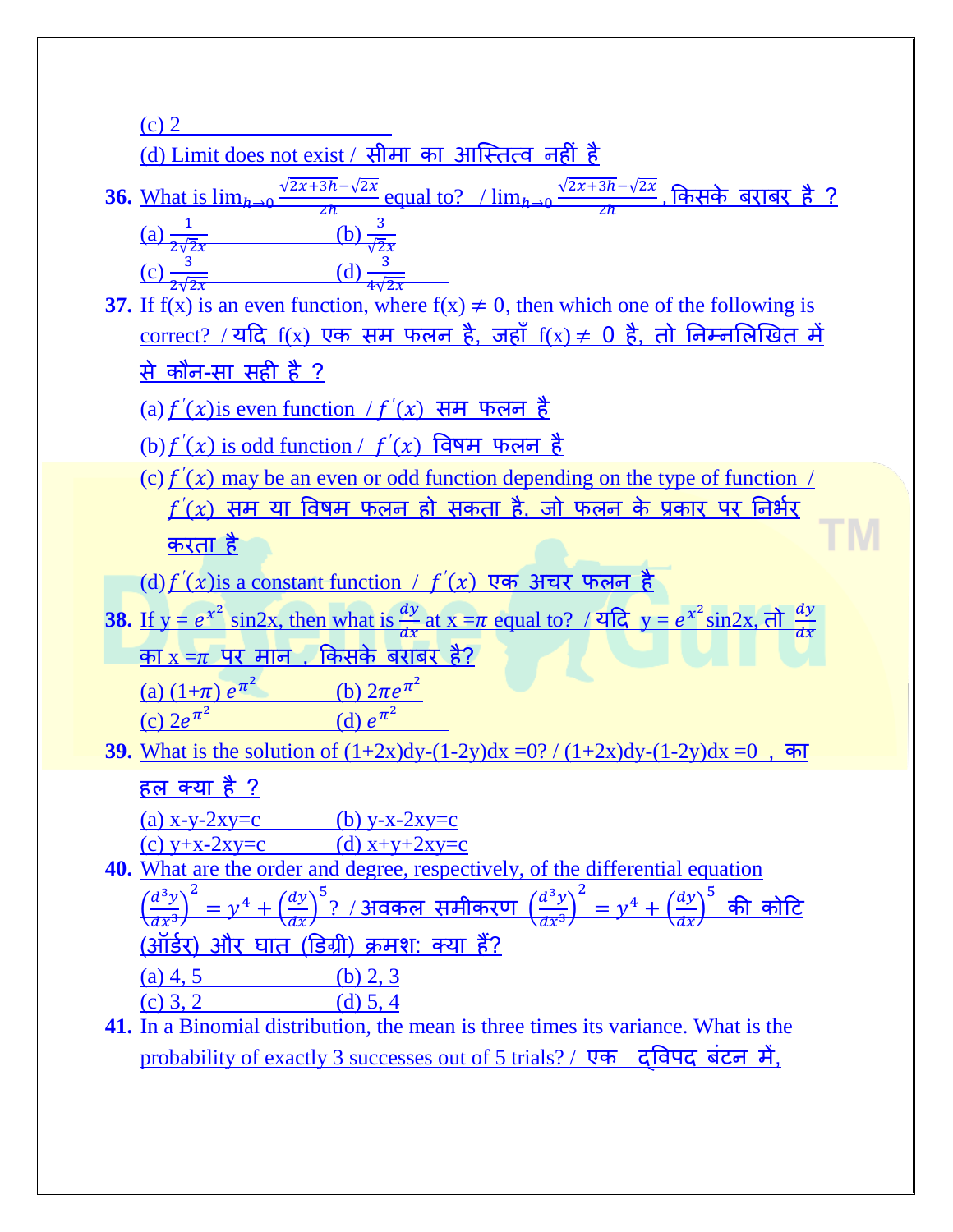| <u>माध्य , प्रसरण का तीन गुना (तिगुना) है। 5 परख (परिक्षणों) में से ठीक-ठीक</u> |  |  |
|---------------------------------------------------------------------------------|--|--|
| 3 सफलताएँ आने की प्रायिकता क्या है ?                                            |  |  |

| 80<br>(a)         | 40  |
|-------------------|-----|
| 243               | 243 |
| 20                | 10  |
| (c <sub>c</sub> ) |     |
| 243               | 443 |

**42.** Consider the following statements : / निम्नलिखित कथनों पर विचार कीजिए : 1.  $P(\overline{A} \cup B) = P(\overline{A}) + P(B) - P(\overline{A} \cap B)$ 2.  $P(A \cap \overline{B}) = P(B) - P(A \cap B)$  $3. P(A \cap B) = P(B)P(A|B)$  $3. P(A \cap B) = P(B)P(A|B)$ 

<u>[Which of the above statements are correct?](https://www.defenceguru.co.in/) / उपयुक्त में से कौन-से कथन सही</u> [हैं?](https://www.defenceguru.co.in/)

ГM

 $(a) 1$  and 2 only / केवल 1 और 2

<u>[\(b\) 1 and 3 only /](https://www.defenceguru.co.in/) केवल 1और 3</u>

(c) 2 and 3 only / [के वर 2 औय 3](https://www.defenceguru.co.in/) 

[\(d\) 1, 2 and 3](https://www.defenceguru.co.in/)  $/1$ , 2 और 3

**43.** [If the correlation coefficient between x and y is 0.6 covariance is 27 and](https://www.defenceguru.co.in/)  [variance of y is 25, then what is the variance of x?](https://www.defenceguru.co.in/) / यदि x और y के बीच <u>सहसंबंध गुणांक 0.6 है, सहप्रसरण 27 है और y का प्रसरण 25 है, तो x का</u> [प्रसयण क्म है ?](https://www.defenceguru.co.in/)  $(a) \frac{9}{5}$ [\(b\) 81/25](https://www.defenceguru.co.in/)  $(c) 9$  (d) 81

**44.** [The probabilities that a student will solve Question A and Question B are 0.4](https://www.defenceguru.co.in/)  [and 0.5 respectively. What is the probability that he solves at least one of the](https://www.defenceguru.co.in/)  <u>two questions? / एक विदयार्थी दवारा प्रश्न और प्रश्न को हल कर पाने की </u> प्रायिकताएँ क्रमश: 0.4 और 0.5 हैं। क्या प्रायिकता है कि वह दोनों प्रश्नों में से कम-से-कम एक को हल कर लेगा ? (a)  $0.6$  (b)  $0.7$  $(c) 0.8$  [\(d\) 0.9](https://www.defenceguru.co.in/)

**45.** Let  $\bar{x}$  be the mean of  $x_1, x_2, x_3, \ldots, x_n$ . If  $x_i = a + cy_i$  for some constants a and c, then what will be the mean of  $y_1, y_2, y_3, \ldots, y_n$ ? / मान लीजिए  $x_1, x_2, x_3$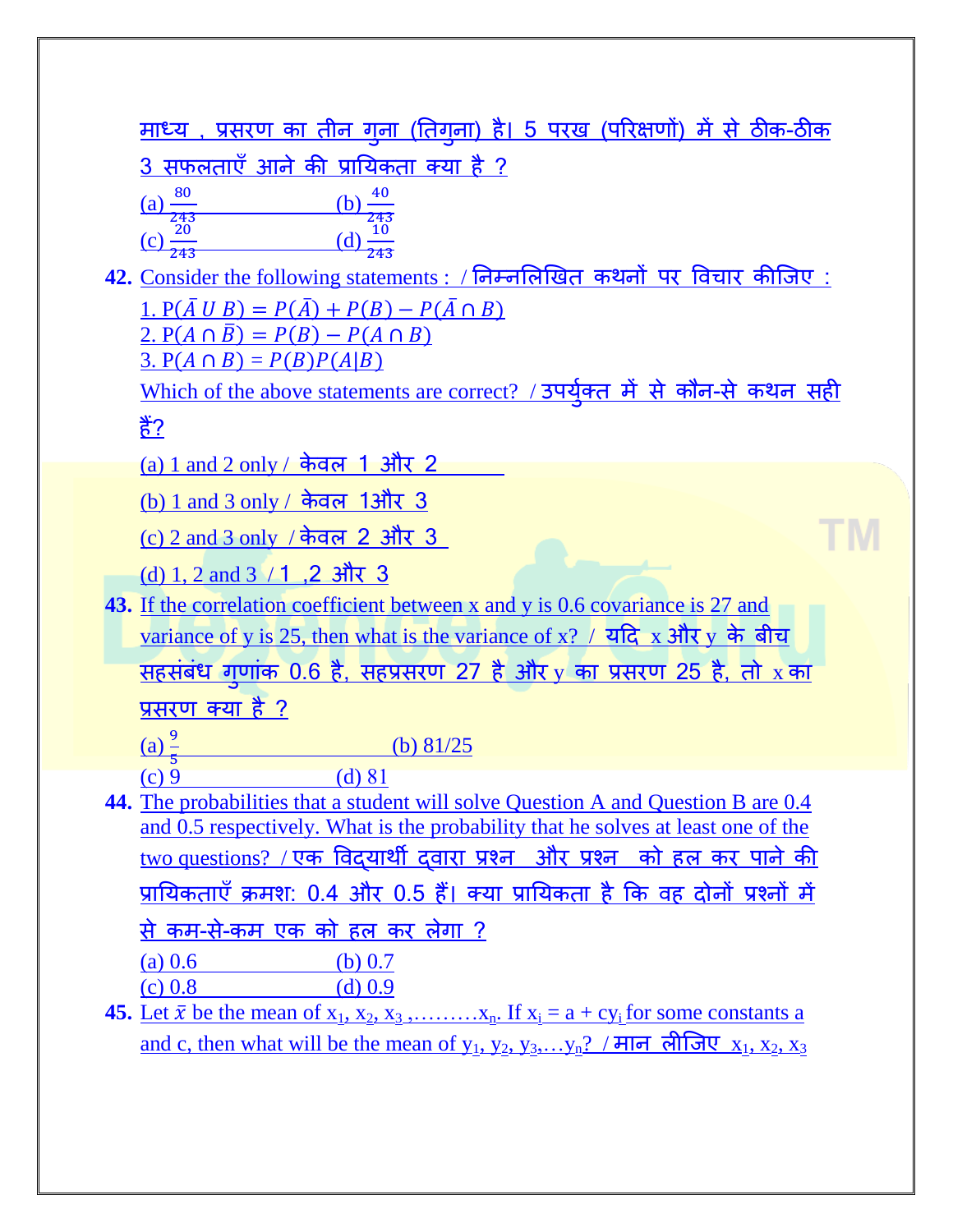|                                                                                                       | <u>,x, का माध्य ऱ है। यदि xi = a + cyi है, जहाँ a और c कोई अचर हैं, तो </u>                                                                                                                                   |  |  |  |  |
|-------------------------------------------------------------------------------------------------------|---------------------------------------------------------------------------------------------------------------------------------------------------------------------------------------------------------------|--|--|--|--|
|                                                                                                       | <u>yı, y2, y3,….yn का माध्य क्या होगा?</u>                                                                                                                                                                    |  |  |  |  |
|                                                                                                       |                                                                                                                                                                                                               |  |  |  |  |
|                                                                                                       | (a) $a + c\bar{x}$ (b) $a - \frac{1}{e}\bar{x}$<br>(c) $\frac{1}{e}\bar{x} - a$ (d) $\frac{\bar{x} - a}{c}$                                                                                                   |  |  |  |  |
|                                                                                                       | <u>46. Consider the following statements / निम्नलिखित कथनों पर विचार कीजिए:</u>                                                                                                                               |  |  |  |  |
|                                                                                                       | 1. If the correlation coefficient $r_{xy} = 0$ , then the two lines of regression are                                                                                                                         |  |  |  |  |
| <u>parallel to each other. / यदि सहसंबंध गुणांक <math>r_{xy} = 0</math>, तो दोनों समाश्रयण रेखाएँ</u> |                                                                                                                                                                                                               |  |  |  |  |
|                                                                                                       | <u>एक-दूसरे के समांतर हैं।</u>                                                                                                                                                                                |  |  |  |  |
|                                                                                                       | 2. If the correlation coefficient $r_{xy} = +1$ , then the two lines of regression are                                                                                                                        |  |  |  |  |
|                                                                                                       | perpendicular to each other. / यदि सहसंबंध गुणांक rxy=+1 है, तो दोनों                                                                                                                                         |  |  |  |  |
|                                                                                                       | <u>समाश्रयण रेखाएँ परस्पर लंब हैं।</u>                                                                                                                                                                        |  |  |  |  |
|                                                                                                       | Which of the above statements is/are correct? / उपर्युक्त कथनों में से कौन-सा                                                                                                                                 |  |  |  |  |
|                                                                                                       | <u>से सही है हैं ?</u>                                                                                                                                                                                        |  |  |  |  |
|                                                                                                       | $(a) 1$ only / केवल 1                                                                                                                                                                                         |  |  |  |  |
|                                                                                                       | <u>(b) 2 only / केवल 2</u>                                                                                                                                                                                    |  |  |  |  |
|                                                                                                       | (c) Both 1 and $2 \neq 1$ और 2 दोनों                                                                                                                                                                          |  |  |  |  |
|                                                                                                       | <u>(d) Neither 1 nor 2 / न तो 1, न ही 2</u>                                                                                                                                                                   |  |  |  |  |
|                                                                                                       | 47. If $4x-5y+33 = 0$ and $20x-9y = 107$ are two lines of regression, then what are the<br><u>values of <math>\bar{x}</math> and <math>\bar{y}</math> respectively? / यदि 4x-5y+33 =0 and 20x-9y = 107 दो</u> |  |  |  |  |
|                                                                                                       | <u>समाश्रयण रेखाएँ है, तो <math>\bar{x}</math>और <math>\bar{y}</math> के मान क्रमश : क्या हैं</u>                                                                                                             |  |  |  |  |
|                                                                                                       | (a) $12$ and $18$<br>(b) 18 and 12                                                                                                                                                                            |  |  |  |  |
|                                                                                                       | (c) 13 and 17<br>(d) $17$ and $13$                                                                                                                                                                            |  |  |  |  |
|                                                                                                       | 48. Consider the following statements / निम्नलिखित कथनों पर विचार कीजिए:                                                                                                                                      |  |  |  |  |
|                                                                                                       | <u>1. Mean is independent of change in scale and changes in origin. / माध्य,</u>                                                                                                                              |  |  |  |  |
|                                                                                                       | <u>मापक्रम में बदलाव और मूल में स्वतंत्र है।</u>                                                                                                                                                              |  |  |  |  |
|                                                                                                       | 2. Variance is independent of change in scale but not in origin. / प्रसरण,                                                                                                                                    |  |  |  |  |
|                                                                                                       | <u>मापक्रम में बदलाव से स्वतंत्र है परन्तु मूल में बदलाव से नहीं।</u>                                                                                                                                         |  |  |  |  |
|                                                                                                       | Which of the above statements is/are correct? / उपर्युक्त में से कौन-सा से                                                                                                                                    |  |  |  |  |
|                                                                                                       | <u>कथन सही है</u>                                                                                                                                                                                             |  |  |  |  |
|                                                                                                       |                                                                                                                                                                                                               |  |  |  |  |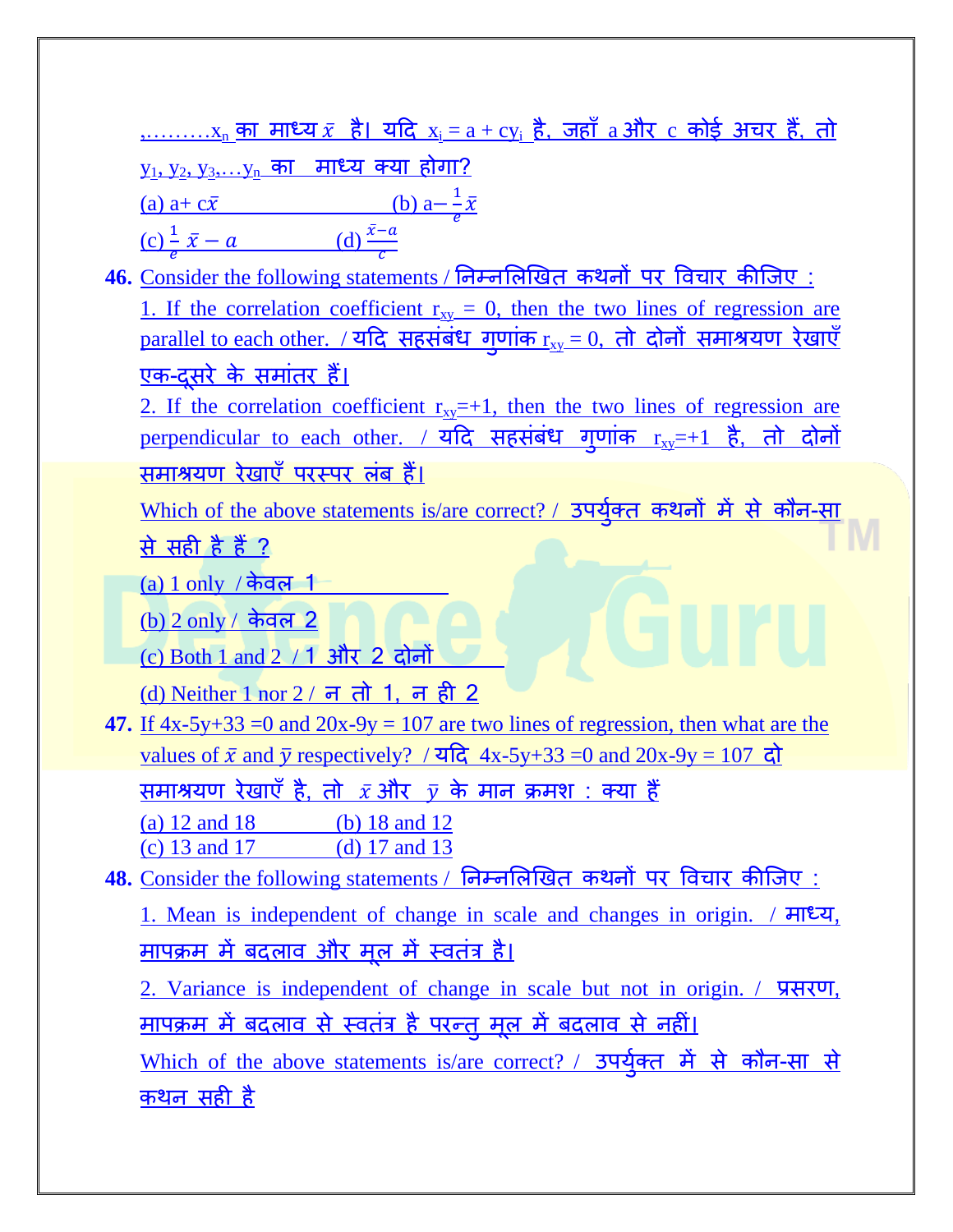(a)  $1$  only  $/$  केवल 1

(b)  $2$  only / केवल  $2$ 

(c) Both 1 and  $2$  / 1 और 2 दोनों

(d) Neither 1 nor 2  $/$  न तो 1, न ही 2

49. Consider the following statements / निम्नलिखित कथनों पर विचार कीजिए :

[1. The sum of deviations from mean is always zero /](https://www.defenceguru.co.in/) माध्य से विचलनों का <u>योगफल सदैव शून्य होता है।</u>

[2. The sum of absolute deviations is minimum when taken around median. /](https://www.defenceguru.co.in/) निरपेक्ष विचलनों का योगफल तब न्यूतम होता है जब वे माध्यिका से लिए जाते हैं।

<u>[Which of the above statements is/are correct? /](https://www.defenceguru.co.in/) उपयुक्त कथनों में से कौन-सा</u> से सही है हैं ? E M

(a)  $1$  only  $/$  केवल1

[\(b\) 2 only /](https://www.defenceguru.co.in/) केवल 2

[\(c\) Both 1 and 2 only](https://www.defenceguru.co.in/) / दोनों 1 औय 2

(d) Neither 1 nor  $2 \sqrt{7}$  न तो 1, न ही 2

**50.** [What is the median of the numbers 4.6,0,9.3,-4.8,7.6,2.3,12.7,3.5,8.2,6.1,3.9,5.2](https://www.defenceguru.co.in/)  संख्याओं 4.6,0,9,3,-/4,8,7,6,2,3,12,7,3,5,8,2,6,1,3,9,5,2 की माध्यिका क्या है

## [?](https://www.defenceguru.co.in/)

| (a) $3.8$ | (b) $4.9$ |
|-----------|-----------|
| (c) $5.7$ | $(d)$ 6.0 |

- **51.** [In a test Mathematics, 20% of the students obtained "first class". If the data are](https://www.defenceguru.co.in/)  [represented by a Pie-Chart, what is the central angle corresponding to "first](https://www.defenceguru.co.in/)   $class$ "? / गणित की एक परीक्षा में, 20% छात्र "प्रथम श्रेणी" प्राप्त करते हैं। <u>यदि दत्त को एक पाइ चार्ट (वत्तारेख) दवारा निरूपित किया जाता है, तो</u> "प्रथम श्रेणी" के संगत केन्द्रीय कोण क्या है? (a)  $20^0$ (b)  $36^0$ (c)  $72^0$ (d)  $144^0$
- **52.** [The mean and standard deviation of a set of values are 5 and 2 respectively. If](https://www.defenceguru.co.in/)  [5 is added t each value, then what is the coefficient of variation for the new set](https://www.defenceguru.co.in/)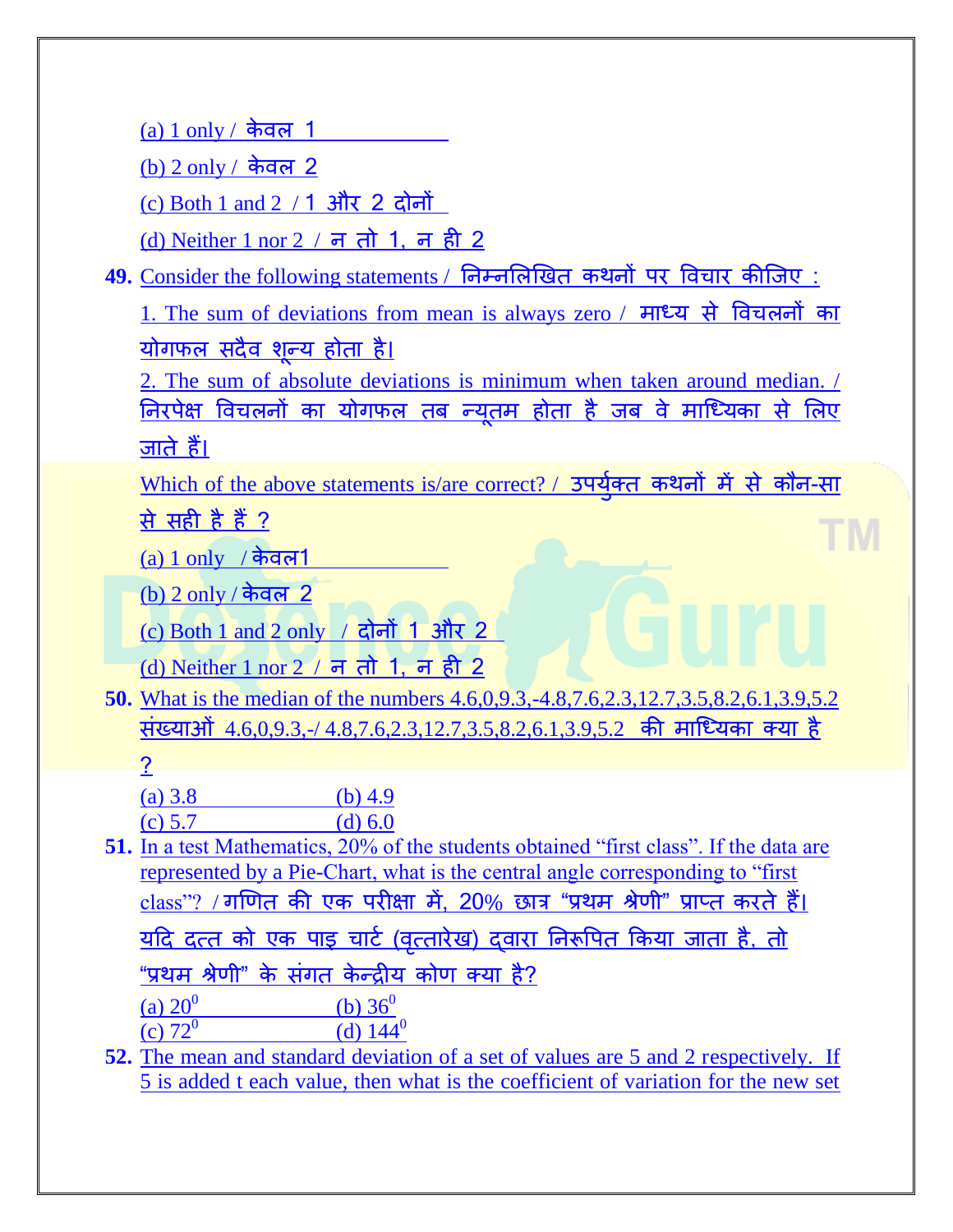| <u>values? / परिमाणों (मानों) के एक समूच्चय के.माध्य और मानक विचलन</u>                                                 |  |  |  |
|------------------------------------------------------------------------------------------------------------------------|--|--|--|
| <u>क्रमश: 5 और 2 है। यदि प्रत्येक परिमाण (मान) में 5 जोड़ दिया जाए. तो</u>                                             |  |  |  |
| <u>परिमाणों के नए समूच्चय का विचरण गुणांक क्या है ?</u>                                                                |  |  |  |
| $(a)$ 10<br>(b) $20$                                                                                                   |  |  |  |
| $(c)$ 40<br>$(d)$ 70                                                                                                   |  |  |  |
| 53. A train covers the first 5 km of its journey at a speed of 30 km/hr. and the next                                  |  |  |  |
| <u>15 km at a speed of 45 km/hr. What is the average speed of the train? / <math>\nabla \Phi</math></u>                |  |  |  |
| <u>रेलगाड़ी अपनी यात्रा के प्रथम 5 km,30 km/hr की चाल से और अगले 15 km</u>                                             |  |  |  |
| <u>, 45 km/hr की चाल से तय करती है। रेलगाड़ी की औसत चाल क्या है ?</u>                                                  |  |  |  |
| $(a)$ 35 km/hr<br>(b) $37.5 \text{ km/hr}$                                                                             |  |  |  |
| $(c)$ 39.5 km/hr<br>(d) $40 \text{ km/hr}$                                                                             |  |  |  |
| 54. Two fair dice are rolled. What is the probability of getting a sum of $7$ ? / $\overline{gl}$                      |  |  |  |
| <u>निष्पक्ष पासों को फेंका जाता है। उन पर योगफल 7 आने की प्रायिकता क्या है</u>                                         |  |  |  |
| $\overline{2}$                                                                                                         |  |  |  |
| (a) $1/36$<br>(b) $1/6$                                                                                                |  |  |  |
| (c) $7/12$<br>(d) $5/12$                                                                                               |  |  |  |
| 55. If A and B are two events such that $2P(A) = 3P(B)$ , where $0 < P(A) < P(B) < 1$ ,                                |  |  |  |
| <u>then which one of the following is correct ? / यदि और इस प्रकार की दो</u>                                           |  |  |  |
| <u>घटनाएँ हैं कि 2P(A) = 3P(B) जहाँ 0<p(a)<p(b)<1 <="" u="" तो="" निम्नलिखित="" में="" से="" है,=""></p(a)<p(b)<1></u> |  |  |  |
| <u>कौन-सा सही है ?</u>                                                                                                 |  |  |  |
| (a) $P(A B) < P(B A) < P(A \cap B)$                                                                                    |  |  |  |
| (b) $P(A \cap B) \leq P(B A) \leq P(A B)$                                                                              |  |  |  |
| <u>(c) <math>P(B A) \leq P(A B) \leq P(A \cap B)</math></u><br>(d) $P(A \cap B) \leq P(A B) \leq P(B A)$               |  |  |  |
|                                                                                                                        |  |  |  |
| random and kept aside. From the remaining, a second chit is drawn at random.                                           |  |  |  |
| <u>What is the probability that the second chit drawn is 9"? एक डिब्बे में 10</u>                                      |  |  |  |
| <u>पर्चियाँ हैं जिन पर 0, 1, 2, 3, 9 लिखा हुआ है। पहले एक पर्ची</u>                                                    |  |  |  |
| <u>यादृच्छया निकाली जाती है और एक तरफ रख दी जाती है। बाकी पर्चियों में से </u>                                         |  |  |  |
| <u>. एक दूसरी पर्ची यादृच्छ्या निकाली जाती है। दूसरी पर्ची के "9" होने की </u>                                         |  |  |  |
| <u>प्रायिकता क्या है ?</u>                                                                                             |  |  |  |
|                                                                                                                        |  |  |  |
| (a) $1/10$                                                                                                             |  |  |  |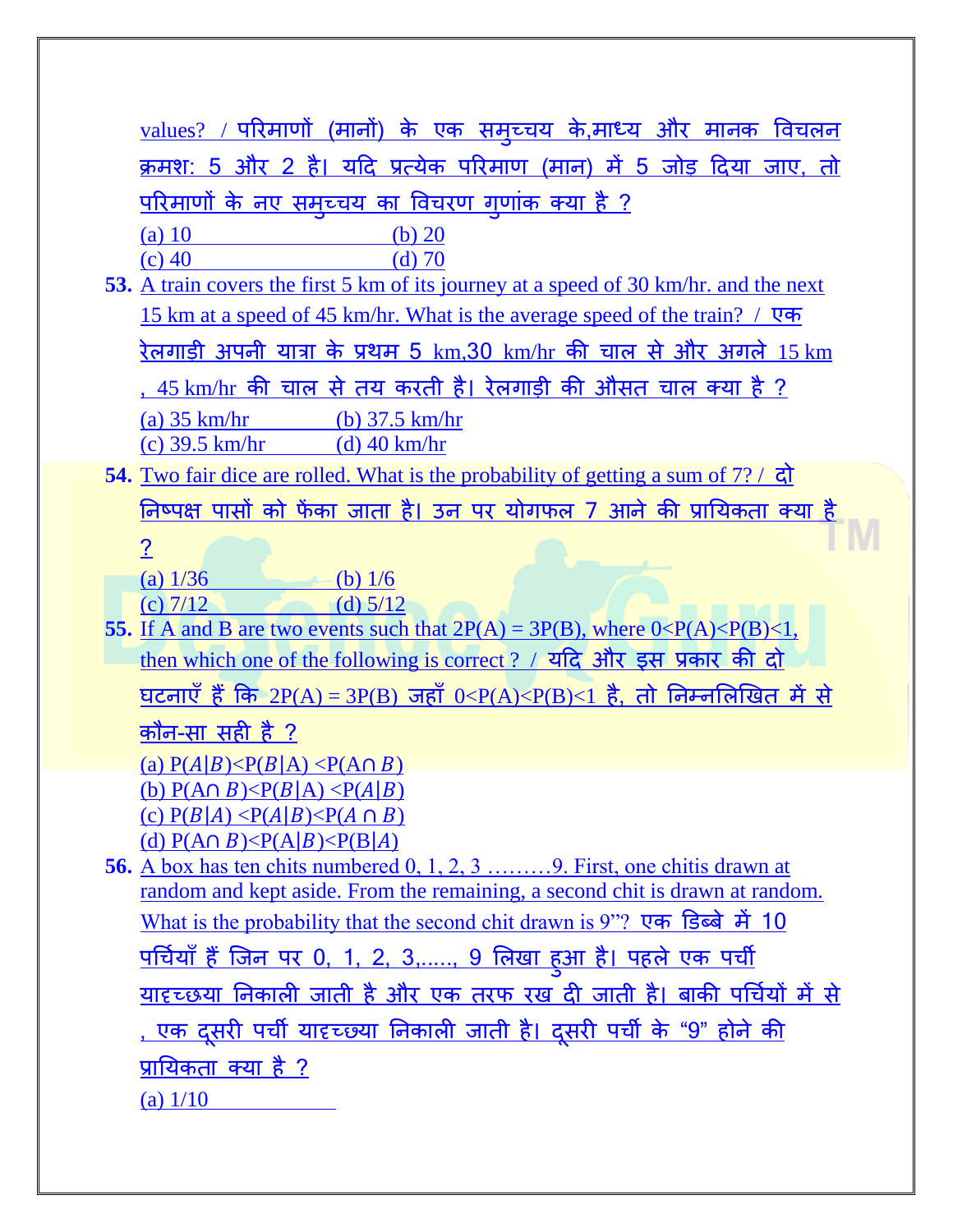[\(b\) 1/9](https://www.defenceguru.co.in/)

[\(c\) 1/90](https://www.defenceguru.co.in/)

<u>[\(d\) None /](https://www.defenceguru.co.in/) उपयुक्त में से कोई नहीं</u>

**57.** [One bag contains 3 white and 2 black balls, another](https://www.defenceguru.co.in/) bag contains 5 white and 3 [black balls, if a bag is chosen at random and a ball is drawn from it, what is the](https://www.defenceguru.co.in/)  [chance that it is white?](https://www.defenceguru.co.in/) / एक थैले में 3 सफेद और 2 काली गेंदे हैं, दसरे थैले <u>में 5 सफेद और 3 काली गेदे हैं।यदि एक थैले को यादृच्छया चुना जाता है और</u> उसमें से एक गेंद निकाली जाती है, तो गेंद के सफेद होने की क्या प्रायिकता है [?](https://www.defenceguru.co.in/)  (a)  $3/8$  (b)  $49/80$ 

(c)  $8/13$  (d)  $1/2$ 

58. [Consider the following in respect of two events A and B:](https://www.defenceguru.co.in/) / दो घटनाओं A और B के संदर्भ में, निम्नलिखित पर विचार कीजिए :

<u>[1. P\(A occurs but not B\)= P\(A\)-P\(B\) of B](https://www.defenceguru.co.in/) $\subset A$  / P(A घटित हो लेकिन B नहीं)=  $\mathbb N$ </u>  $P(A)-P(B)$  of  $B \subset A$ 

[2. P\(A alone or B alone occurs\) = P\(A\) +P\(B\)-P\(A](https://www.defenceguru.co.in/) ) / P( के वर A म

केवल B घटित हो ) =  $P(A)$  + $P(B)$ - $P(A \cap B)$ 

3.  $P(A \cup B) = P(A) + P(B)$  if A and B are mutually exclusive /  $P(A \cup B) = P(A)$  $+P(B)$  यदि A और B परस्पर अपवर्जी हैं

<u>[Which of the above is/are correct?](https://www.defenceguru.co.in/) / उपयुक्त में से कौन-सा सही हैं</u>

 $(a) 1$  only / केवल 1

[\(b\) 1 and 3 only /](https://www.defenceguru.co.in/) केवल 1 और 3

[\(c\) 2 and 3 only /](https://www.defenceguru.co.in/) केवल 2 और 3

[\(d\) 1 and 2 only /](https://www.defenceguru.co.in/) केवल 1 और 2

**59.** [A committee of three has to be chosen from a group of 4 men and 5 women. If](https://www.defenceguru.co.in/)  [the selection is made at random, what is the probability that exactly two](https://www.defenceguru.co.in/)  <u>[members are men? /](https://www.defenceguru.co.in/) 4 पुरुषों और 5 महिलाओं के एक समूह में से 3 लोगों की </u> एक समिति का चयन किया जाता है। यदि चयन यादृच्छया किया जाता है, तो <u>क्या प्रायिकता है कि इसमें ठीक-ठाक 2 सदस्य पुरुष हो ?</u> (a)  $5/14$  (b)  $1/21$ (b)  $3/14$  (d)  $8/21$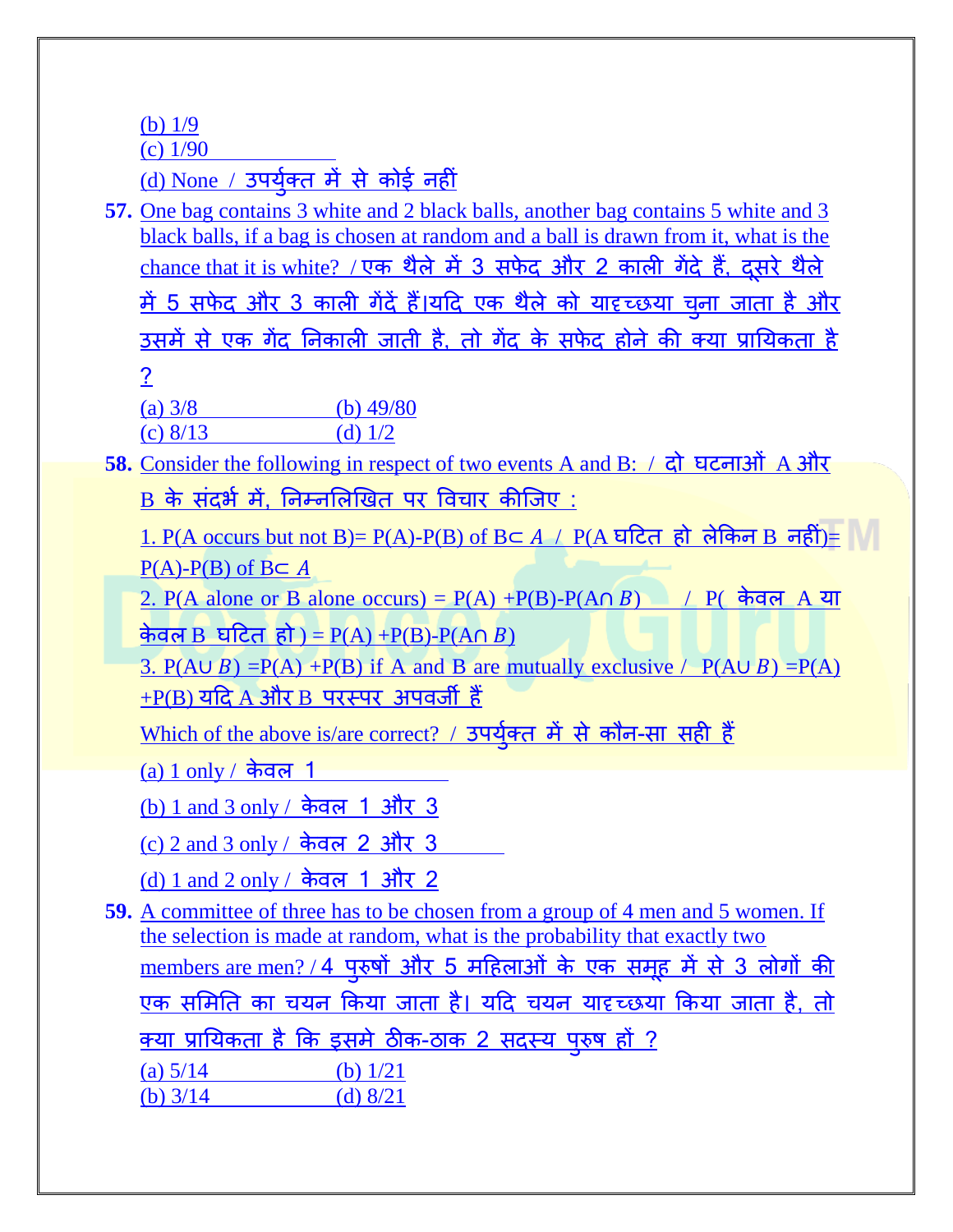**60.** The standard deviation  $\sigma$  of the first N natural numbers can be obtained using <u>[which one of the following formulae? /](https://www.defenceguru.co.in/) निम्नलिखित में से किस सूत्र का प्रयोग</u> <u>करके, प्रथम N प्राकृतिक संख्याओं का मानक विचलन  $\sigma$ , प्राप्त किया जा</u> <u>सकता है ?</u>

(a) 
$$
\sigma = \frac{N^2 - 1}{12}
$$
   
\n(b)  $\sigma = \sqrt{\frac{N^2 - 1}{12}}$   
\n(c)  $\sigma = \sqrt{\frac{N - 1}{12}}$    
\n(d)  $\sigma = \sqrt{\frac{N^2 - 1}{6N}}$